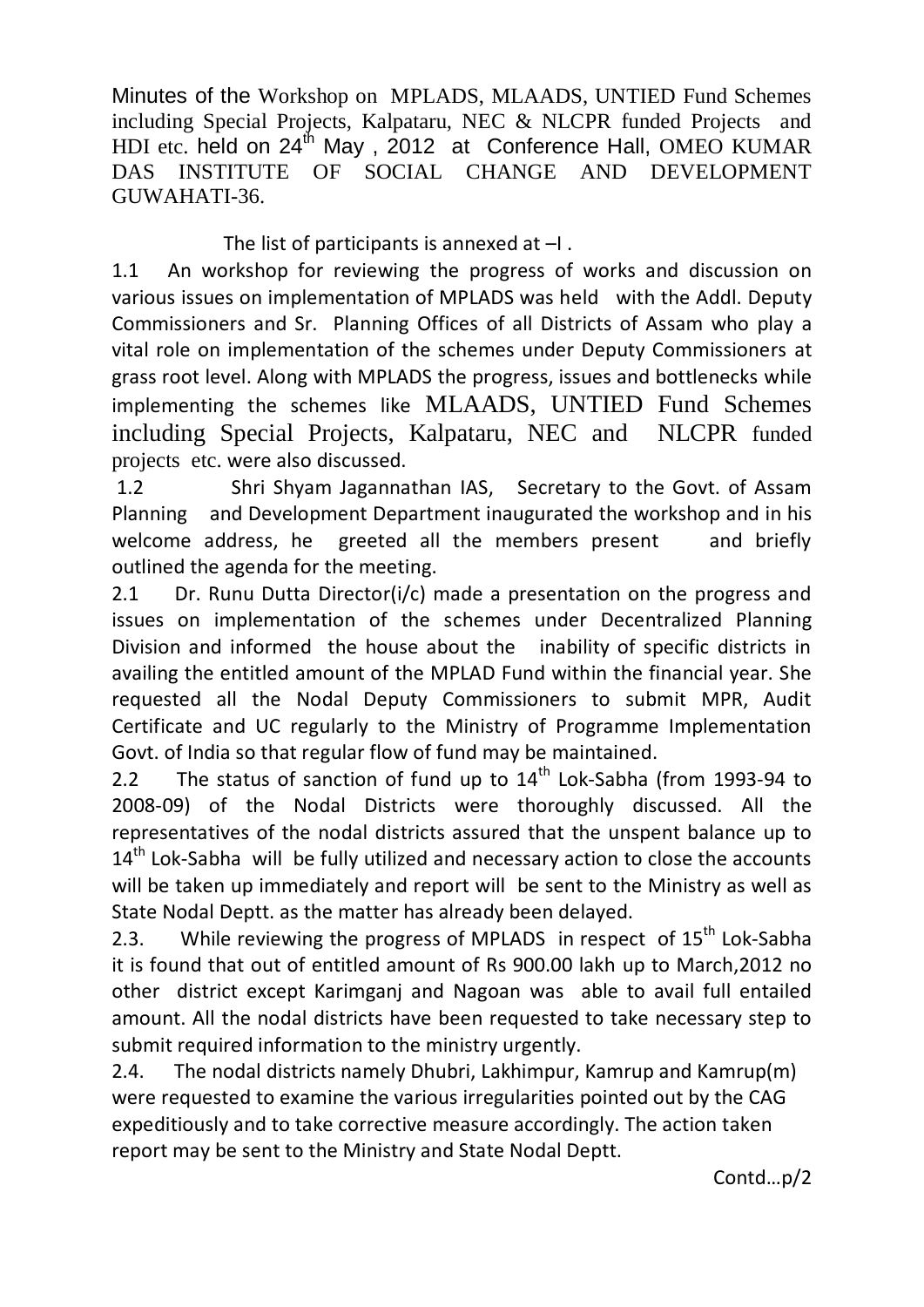2.5. All the Deputy Commissioners of Nodal district were requested to transfer the eligible amount for administrative expenses to the SBI Account No **32040899046** Dispur Branch , so that monitoring activity from State Nodal Deptt. may be geared up.

3.1. The presentation showed that under MLAADS a huge amount of unspent balance is lying with the Deputy Commissioners . All the defaulting districts were requested either to utilize the balance amount within June, 2012 or to refund the unutilized amount to the govt. exchequer. In this connection, it was mentioned that necessary circular has already been issued to all concerned.

3.2. The house was also informed about the initiative of revision of existing guidelines of MLAADS and opinion from the members were sought on the points highlighted in the meeting. Most of the members suggested incorporating the following points in the proposed revision:

i. The mode of release of MLAADS fund should be 80:20 in place of existing 75: 20 : 5 up to the schemes of 5.00 lakh and beyond that the existing procedure should be followed.

ii. Contingency amount should be raised from 0.30% to 1.00% and hiring charge of vehicle for physical monitoring should be allowed for quick disposal of monitoring works which will help gearing up smooth implementation of the schemes.

iii. Most of the members pointed out that suggestion of schemes on disputed land is another cause of delay of implementation of the schemes.

iv. All the members requested for a model format for maintaining uniform asset register.

v. It was stressed that execution of schemes under MLAADS/MPLADS should be done through line deptt. as much as possible.

vi. Most of the ADCs requested the Deptt. to fill up the vacant posts of Sr. Planning Officers, Asstt Planning Officers and Research Asstt. in the DCP cells of the districts . They added that shortage of manpower disrupts smooth implementation of various schemes.

vii. Most of the members requested to allot vehicle for the Sr. Planning officers for physical monitoring of different development schemes in the district.

4.2. While reviewing the progress of Untied fund scheme, it is seen that most of the districts have not utilized the sanction amount under the fund, hence all the districts were requested to utilize the amount and to submit utilization certificate of all the pending years immediately.

Contd….p/3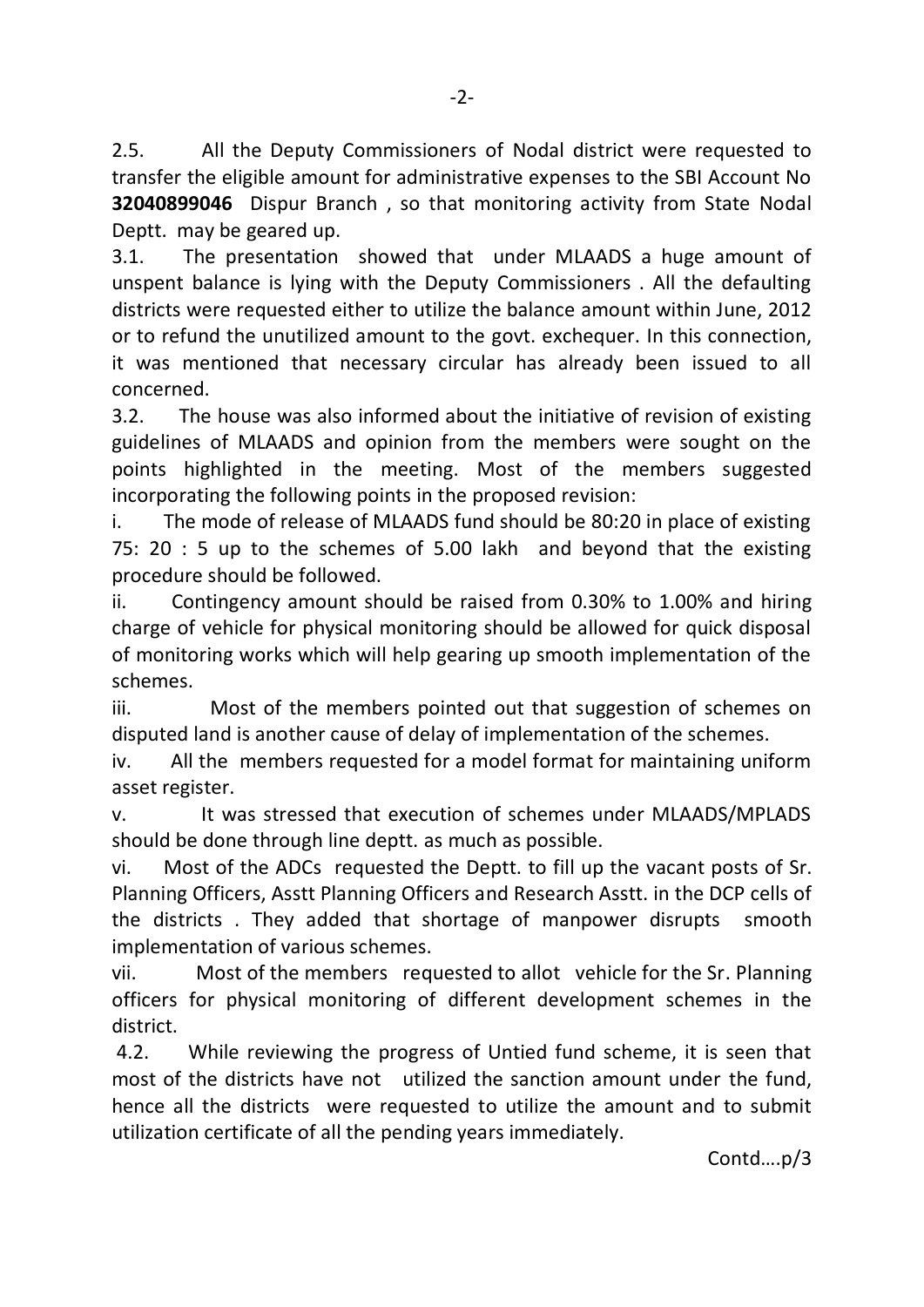4.3 The representatives of the districts requested to modify the existing guidelines of Untied Fund so that district wise allocation may be made to facilitate submission of proposal by the Deputy Commissioners within the specified fund .

5.1 All the representatives of the districts requested to issue necessary circular for keeping the funds of Kalpataru and Untied Fund in savings bank accounts as done in case of MLAADS fund . They mentioned that the head of account of these fund is same and also suggested that the interest amount accrued in such way will help the districts for printing of forms, holding interview, preparation of DPR etc. The Director, DCP informed that necessary action will be initiated in this regard after getting clearance from Finance Deptt.

5.2 The ADC Jorhat district requested that in view of price escalation fund under Gyanjyoti programme should be enhanced.

6.1. The Ms. Minati Sarma SRO of NEC cell gave a presentation highlighting the progress of NEC Funded schemes in the state.

6.2. It was discussed that project proposal under T & C sector has already been submitted for NEC for funding under  $12<sup>th</sup>$  Five Year Plan (for 5 years) Submission of project proposal for other sectors for NEC funding for  $12<sup>th</sup>$  Five Year Plan (Annual plan 2012-13) is under process. The representative of the districts were requested to recommend the project except T & C sector and send the project proposal to the concerned Department for their approval as well as for onwards submission to NEC Cell, P & D Dept for funding under NEC Annual Plan 2013-14. The proposal should not be less than Rs. 2.00 crore and not more than Rs. 5.00 crore.

7.1 Shri JC Phukan Addl. Director PP division has also made a power point presentation highlighting the sanction position of NLCPR Projects in the state .

7.2 It was discussed that concerned deptt will furnish required information which are sought by the DONIER Ministry as per check list in case of pending DPR so that approval of all the pending proposal may be obtained from the Ministry .

7.3 All the Deputy Commissioners were requested to review the progress of NLCPR funded projects in the DDC meeting regularly and also requested to visit the website [www.planassam.org](http://www.planassam.org/) for status of NLCPR funded projects.

8.1 Shri Dilip Sarma Joint Director, P&D Department made a presentation on the status of Human Development in Assam showing the Human Development index , Human Poverty index and Gender disparity index in the state.The low per capita income and literacy rate with health status are the principal determinants of the index .He also informed that preparation of a

Contd….p/4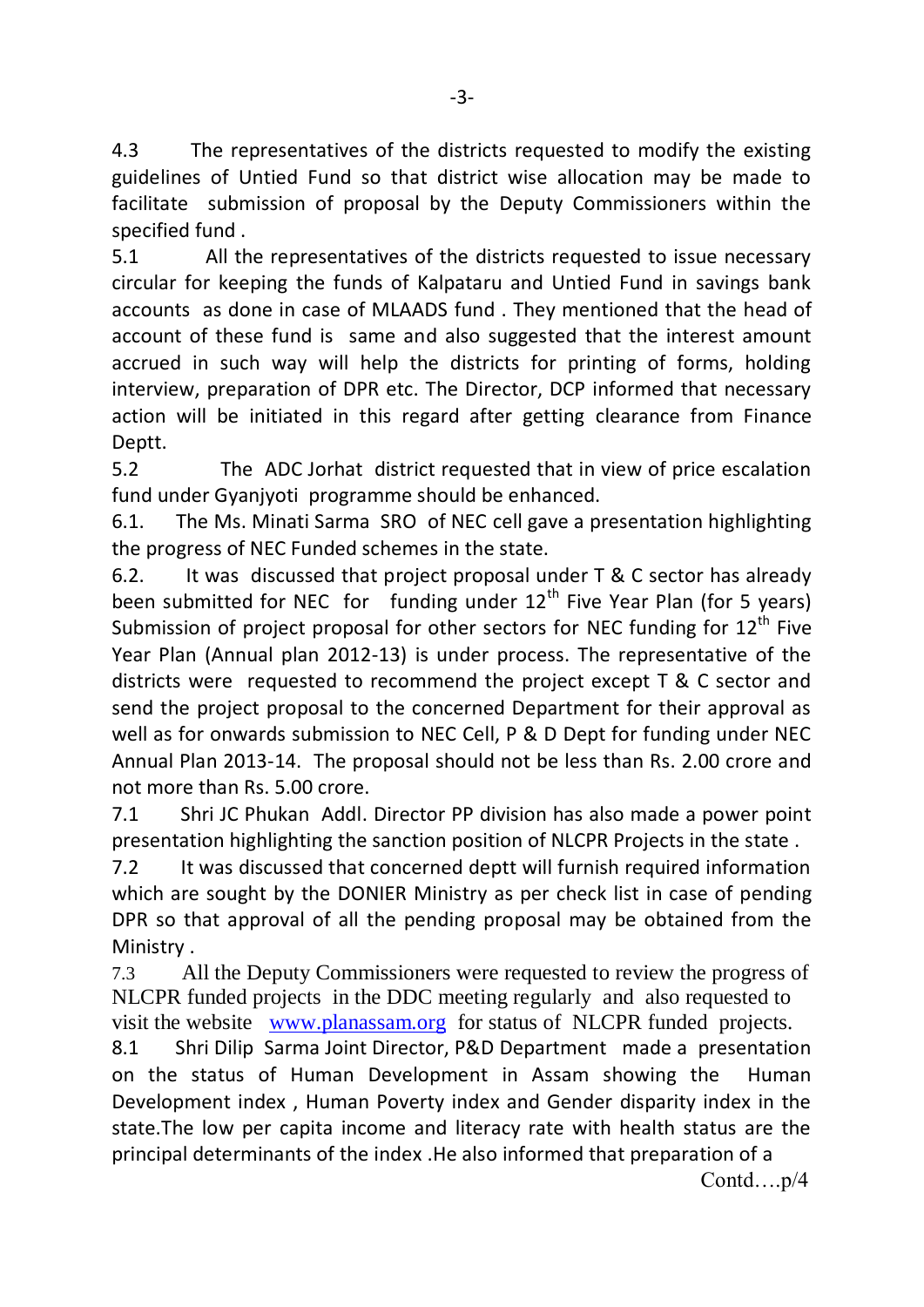State Human Development Report is under process wherein in addition to HDI, HPI,GDI, (Happiness Index) Human Well Being Index will also be included in the report and requested the DCs to cooperate in the survey, holding of workshop in the district , blocks etc. whenever scheduled.

9.1 The representative of NIC. gave a Presentation on PRI Profiler and Block Backwardness Index (BBI) which aims to collect information on selected social and economic indicators to determine the inter se status of the CD Blocks in regard to development or backwardness. It envisages managing – Demographical Profiler of Panchayat, Geographical Profiler of Panchayat, Educational Facility, Health Facility, Infrastructure Available, Election and Elected Member Details at each tier (ZP/AP/GP). She requested all the Deputy Commissioners to visit the Portal <http://panchayat.gov.in/priprofiler> and update necessary data regularly.

9.2 . While reviewing the progress of updating information in respect of Bharat Nirman/Flagship Programmes, the Technical Director NIC reminded that at the initiative of P & D Deptt. an MIS was developed in 2009 for monitoring of Flagship Programmes to have a realistic insight into actual state of affairs in physical and financial achievements. All DCs (by courtesy NIC district unit) were provided with an user id and password. Apparently only a few districts visit the portal rendering the entire efforts of P & D a futile exercise. He requested all the Deputy Commissioners to update necessary data regularly.

10.1 Monitoring: Dr. Runu Dutta Addl. Director E & M Division, P&D Deptt. gave a power point presentation on Monitoring of MPLADS, MLAADS, and BRGF Schemes. The presentation shows that some of the schemes were found incomplete. Schemes were executed without technical sanction from the competent authority. No signboard has been erected at the site of the schemes.

10.2 The representatives of the districts made power point presentation on the progress of various schemes implemented in their districts and highlighted the issues in this regards. ADC Jorhat district informed that DC Jorhat instructed all ADCs to visit one block in a week regularly. Director i/c requested the other districts to take similar initiative.

11.1 Shri Shyam Jagannathan IAS, Secretary to the Govt. of Assam Planning and Development Department informed the house that all the points discussed in the meeting are very effective and will help in policy formulation of Govt. He added that necessary initiative will be taken up to fulfill the suggestions made by the representative. He also added that while submitting the proposal under untied fund, it should contain proper justification, DPR, land clearance certificate etc so that these may help for considering the projects in other sectors .

Contd…p/5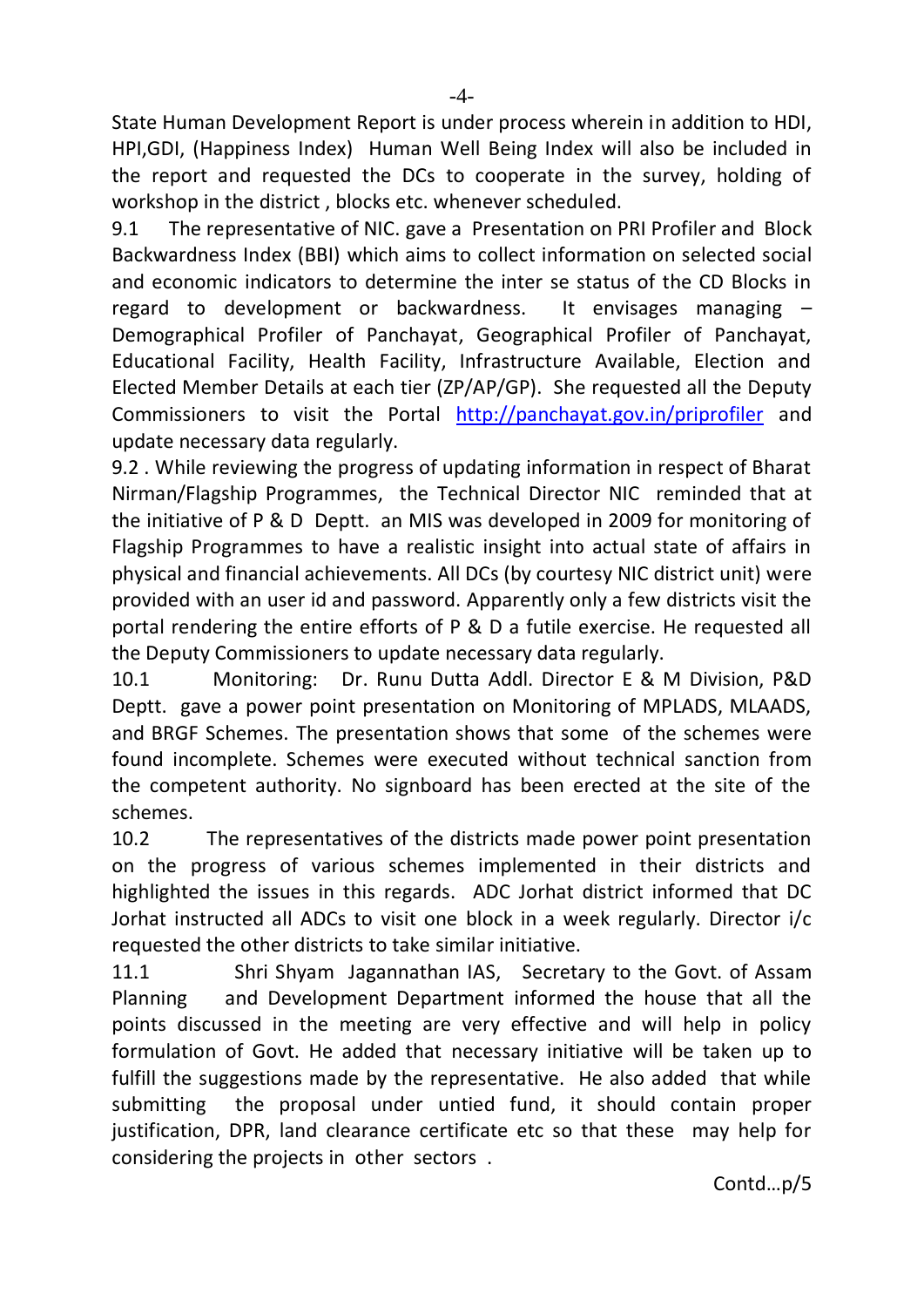The Meeting was ended with a vote of thank from the chair.

 (Shyam Jagannathan) Secretary, Planning & Development Deptt., Dispur

## **Memo. No.PD/DCP/18/2011/**

## Dated Dispur, the 1<sup>st</sup> June, 2012

Copy to :-

- 1. PPS to Chief Minister, Assam for kind information of the Hon'ble CM
- 2. S.O to Chief Secretary, Assam for kind information of the C.S.
- 3. The Director (MPLADS), Ministry of Statistics and Programme implementation, Govt. of India, Sardar Patel Bhawan , New Delhi- 110001 for kind information.
- 4. All Hon'ble Member of Parliaments ( both LS & RS ) of Assam for kind information.
- 5. Parliamentary Secretary , Planning and Development Deptt for kind information .
- 6. The Deputy Commissioners of the districts for information and necessary action.
- 7. PS to Minister, Planning and Development, Assam for kind information of the Hon'ble Minister.
- 8. All Director/Addl Director/Jt. Director/COD of Planning and Development Deptt.
- 9. All ADC/SPO of the Districts for information and necessary Action.
- 10. Guard File.

By orders etc.,

 Director(i/c), DCP Planning & Development Department, Dispur.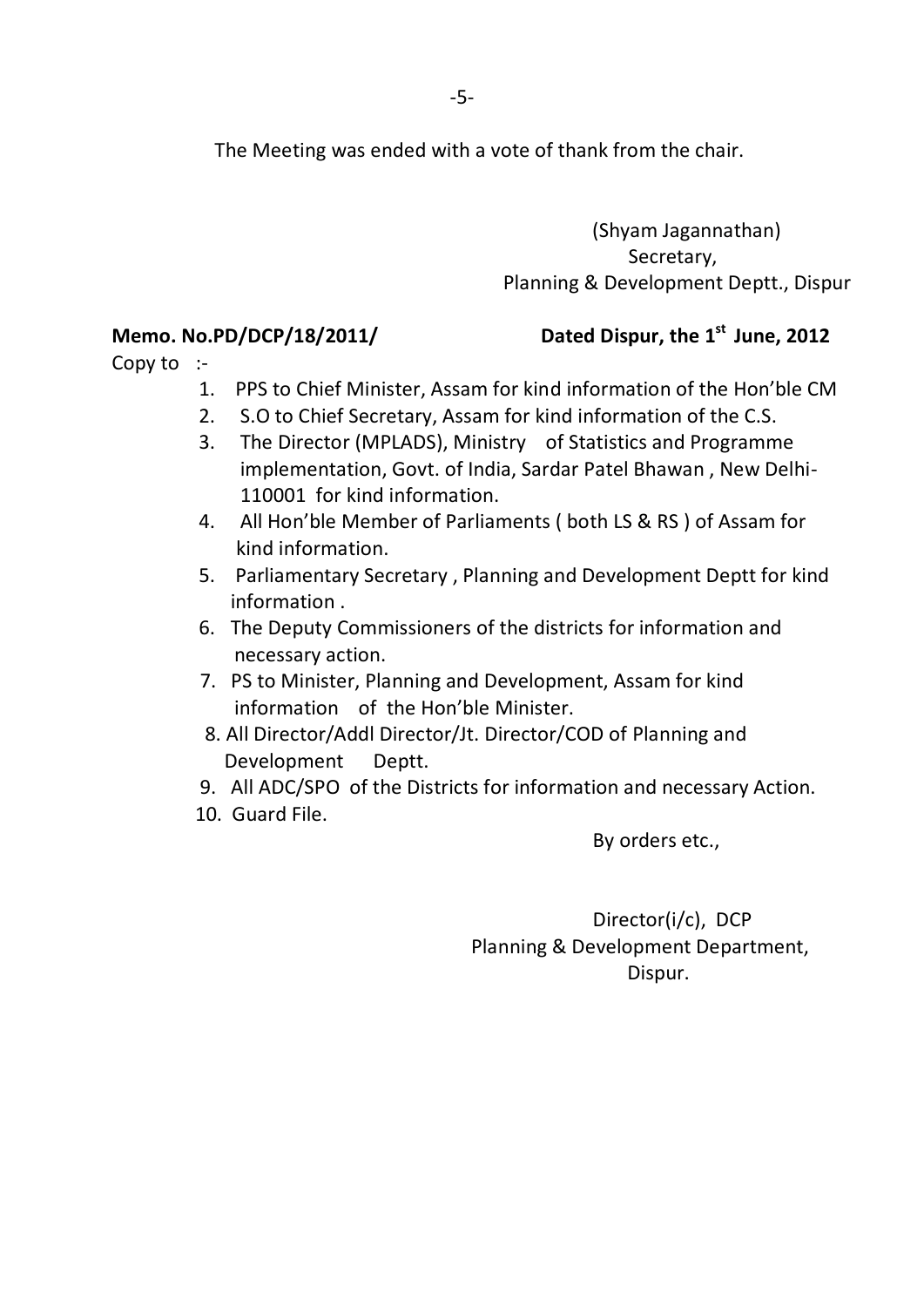## **LIST OF MEMBERS PRESENT IN THE WORKSHOP HELD ON 24-5-2012**

| Sl.No.                     | Name                                                                                                  | Designation                                                     | District                                                                 | Contect No.                                          |
|----------------------------|-------------------------------------------------------------------------------------------------------|-----------------------------------------------------------------|--------------------------------------------------------------------------|------------------------------------------------------|
|                            | Shyam Jagannath IAS                                                                                   | Secretary P&D Deptt.                                            | $-$                                                                      |                                                      |
|                            |                                                                                                       |                                                                 |                                                                          |                                                      |
| 2.                         | Dr. Runu Dutta                                                                                        | Director, DCP P& D                                              |                                                                          | 9435181644                                           |
|                            |                                                                                                       | Deptt.                                                          |                                                                          |                                                      |
| 3.                         | Jiban Phukan                                                                                          | Addl. Director P& D                                             |                                                                          |                                                      |
|                            |                                                                                                       | Deptt                                                           |                                                                          |                                                      |
| $\overline{4}$             | Jogesh Das                                                                                            | Jt. Director , P& D                                             |                                                                          |                                                      |
|                            |                                                                                                       | Deptt                                                           |                                                                          |                                                      |
| 5                          | Dilip Sarma                                                                                           | Jt. Director , P& D                                             |                                                                          |                                                      |
|                            |                                                                                                       | Deptt                                                           |                                                                          |                                                      |
| 7                          | Jagannath Das                                                                                         | S. R.O P&D Deptt                                                |                                                                          | 9435404739                                           |
| 8                          | Minati Sarma                                                                                          | S. R.O P&D Deptt                                                |                                                                          | 9435343833                                           |
| $\overline{9}$             | Gitashree Sarma                                                                                       | S. R.O P&D Deptt                                                |                                                                          | 9435346655                                           |
| 10                         | B. Singha                                                                                             | S. R.O P&D Deptt                                                |                                                                          | 9864079972                                           |
| 11                         | MJ Barua                                                                                              | S. R.O P&D Deptt                                                |                                                                          |                                                      |
| 12                         | H Mahanta                                                                                             | R.O P&D Deptt                                                   |                                                                          | 9508070960                                           |
| 13                         | Anju Deka                                                                                             | R.O P&D Deptt                                                   |                                                                          | 9706041480                                           |
| 14                         | S Baidya                                                                                              | R.O P&D Deptt                                                   |                                                                          | 9835317290                                           |
| 14                         | Prabhat Dutta                                                                                         | S. P.O.                                                         | Dibrugarh                                                                | 7896241780                                           |
| 15                         | Smti Ritamoni Saikia                                                                                  | A.P.O.                                                          | Lakhimpur                                                                | 9435189856                                           |
| 16                         | <b>Umesh Boraik</b>                                                                                   | S.P.O.                                                          | Lakhipur                                                                 | 9954422623                                           |
| 17                         | <b>Biren Baruah ACS</b>                                                                               | A.D.C.                                                          | Jorhat                                                                   | 9435024704                                           |
| 18                         | <b>Basistha Das</b>                                                                                   | S.P.O.                                                          | Nalbari                                                                  | 9435143571                                           |
| 19                         | Pranab Gogoi                                                                                          | Sr. P.O.                                                        | Jorhat                                                                   | 9435017122                                           |
| 20                         | Rupak Gupta ACS                                                                                       | A.D.C.                                                          | Lakhimpur                                                                | 9435070219                                           |
| 21                         | Madhab Ch. Nath                                                                                       | S.P.O.                                                          | Sonitpur                                                                 | 9435381360                                           |
| 22                         | Ruby Baruah ACS                                                                                       | A.D.C.                                                          | Dibrugarh                                                                | 9435031854                                           |
| 23                         | Gajendra Nath Deka                                                                                    | S.P.O.                                                          | Kamrup                                                                   | 9435148156                                           |
| 24                         | Md. Nur Hussain ACS                                                                                   | A.D.C.                                                          | Golaghat                                                                 | 9435015893                                           |
| $\overline{25}$            | S.C. Sahi ACS                                                                                         | A.D.C.                                                          | Barpeta                                                                  | 9435022849                                           |
| 26                         | B.C. Buragohain                                                                                       | S.P.O.                                                          | Sivasagar                                                                | 9706456477                                           |
| 27                         | G.D. Goswami                                                                                          | S.P.O., i/c                                                     | Barpeta                                                                  | 9859212218                                           |
| 28                         | <b>Kumud Das</b>                                                                                      | S.P.O.                                                          | Bongaigaon                                                               | 9435380190                                           |
| 29                         | Heren Kalita                                                                                          | S.P.O.                                                          | Morigaon                                                                 | 9864212077                                           |
| 30                         | Binapani Deuri ACS                                                                                    | A.D.C.                                                          | Morigaon                                                                 |                                                      |
| 31                         | Sanjib Kr. Thakur                                                                                     | S.P.O.                                                          | Golaghat                                                                 | 9435092938                                           |
| 32                         | Nipun Chakravartty                                                                                    | A.D.C.                                                          | Kokrajhar                                                                | 9435101358                                           |
|                            | <b>ACS</b>                                                                                            |                                                                 |                                                                          |                                                      |
| 33                         | Biswajit Barua                                                                                        | S.P.O.                                                          | Kamrup(M)                                                                | 9435014171                                           |
| 34                         | <b>B.B</b> Singha                                                                                     | Sr.P. O i/c.                                                    | Dhubri                                                                   | 9435090510                                           |
| 35                         | Hiranmaya Goswami                                                                                     | <b>Technical Director</b>                                       | NIC Assam                                                                | 9435195850                                           |
| 36                         | Pradip Kanti Das                                                                                      | S.P.O.                                                          | Cachar                                                                   | 9435371358                                           |
| 37                         | M. Barua ACS                                                                                          | A.D.C.                                                          | Udalguri                                                                 | 9859424234                                           |
| 38                         |                                                                                                       |                                                                 |                                                                          | 9435047824                                           |
| 39                         | Bivash Mudi                                                                                           |                                                                 |                                                                          | 9435710276                                           |
| 40                         | Amitabh Rajkhowa                                                                                      | A.D.C.                                                          | Nagaon                                                                   | 9435082098                                           |
|                            |                                                                                                       |                                                                 |                                                                          |                                                      |
|                            |                                                                                                       |                                                                 |                                                                          |                                                      |
|                            |                                                                                                       |                                                                 |                                                                          |                                                      |
|                            |                                                                                                       |                                                                 |                                                                          |                                                      |
|                            |                                                                                                       |                                                                 |                                                                          |                                                      |
| 41<br>42<br>43<br>44<br>45 | A.K. Handique<br><b>ACS</b><br>S. K. Das ACS<br>S. Paul<br>S D Chaudhury<br>Banti Devi<br>A.K. Bhunya | R.A.<br>S.D.O.<br>A.D.C.<br>S.P.O.<br>A.P.O<br>S.P.O.<br>S.P.O. | Kamrup<br>Diphu<br>Cachar<br>Karimganj<br>Karimganj<br>Nagaon<br>Dhemaji | 9864324712<br>9435370713<br>9435060072<br>9453084645 |